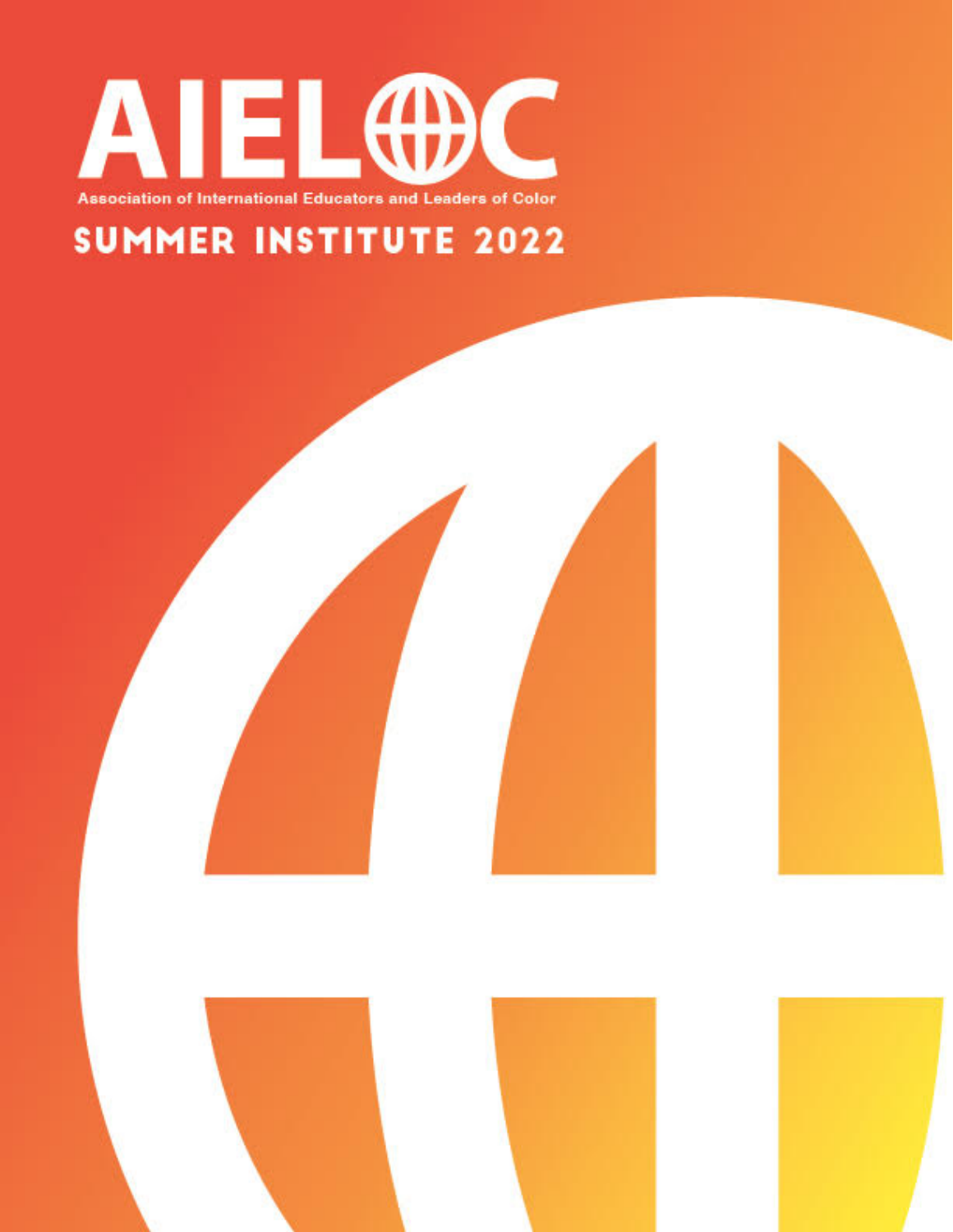



**Translanguaging: Designing Equitable Multilingual Learning Spaces** *Ceci Gomez-Galvez*

> June 18 9:00am-11:00am and 12:00-14:00 Saigon time

As our learning spaces continue to evolve into more equitable and inclusive ones, it's imperative that we keep adding to our best practice toolkits. Translanguaging is an essential tool in our repertoire. Our learners are eager to engage in culturally responsive classrooms and content, and creating those spaces that value their multilingual identities is imperative. Join me in this course of building a translanguaging toolkit that will serve as the foundation for valuing multilingualism and nurturing a culture of equity in your school.

- Explore translanguaging approaches that promote language equity in their multilingual classrooms
- Connect as language educators to the experiences of our students as language learners
- Reflect on their language teaching practices and approaches to ensure cultural responsiveness and equitable access for all multilingual learners (MLs)
- Build a translanguaging toolkit to create equitable multilingual spaces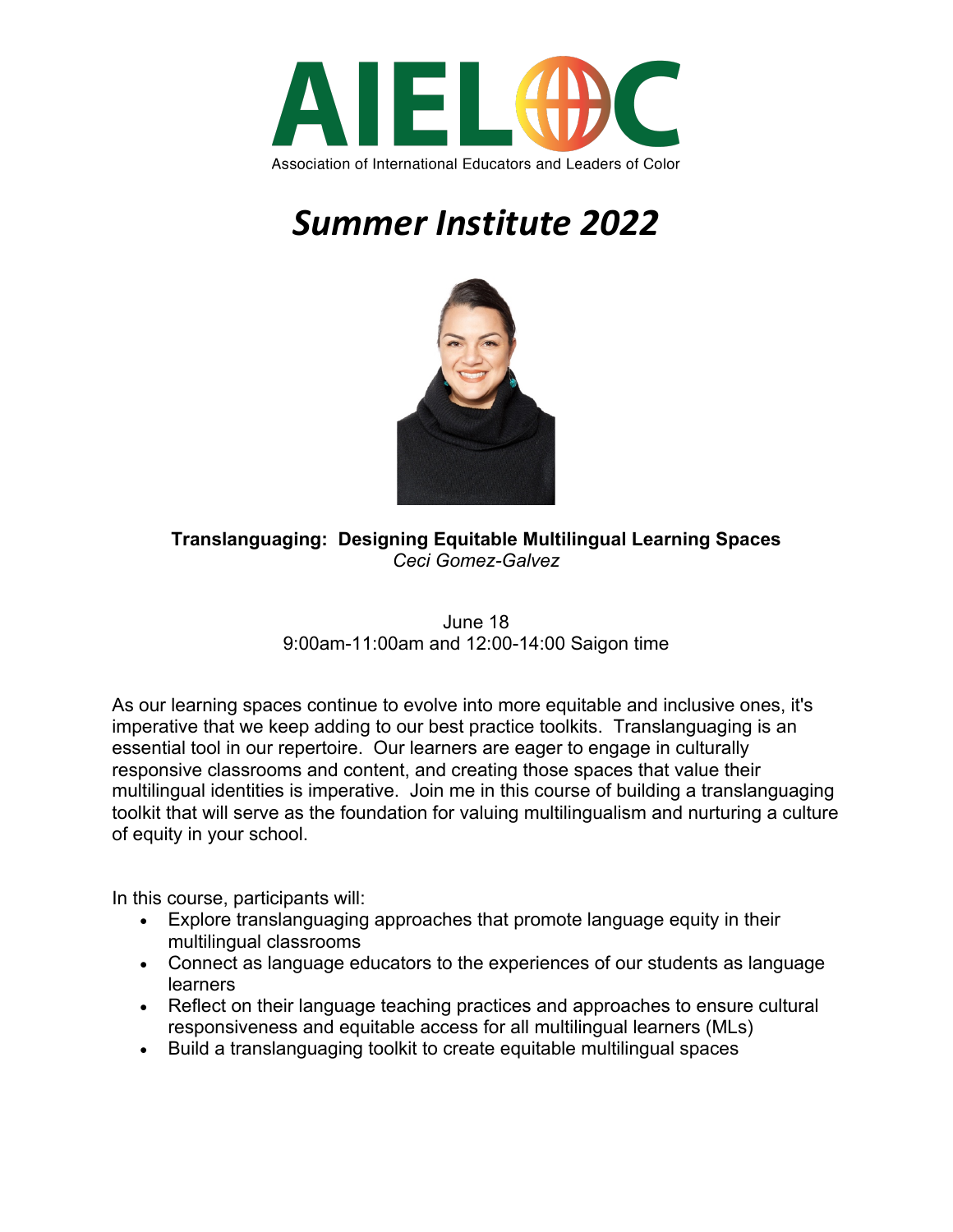



**NAVIGATING BOUNDARIES** *Cheryl-Ann Weekes, M.Ed.*

June 21st 10 am EST

In this workshop participants will discuss the different types of boundaries, how boundaries are connected to self actualization and strategies for responding when people breach or ignore those boundaries. Participants will get an opportunity to discuss solutions to personal or professional situations they have encountered.

- Teach participants about the different types of boundaries
- Discuss why we find it difficult to set boundaries
- Strategies for how to set them in our personal and professional lives
- Strategies for how to respond when boundaries are breached
- Discussions about particular cases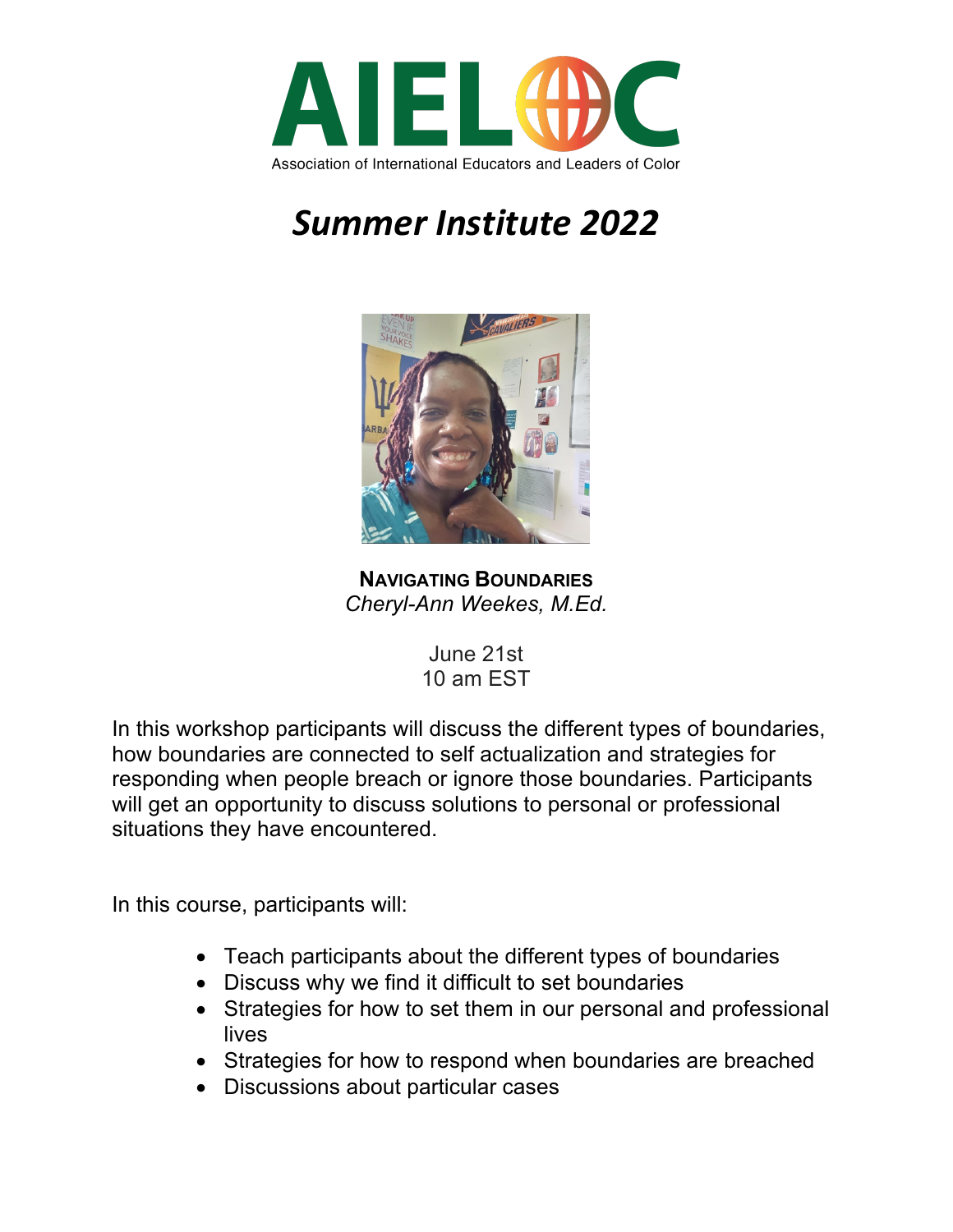



**TRANSFORMING OUR INSTITUTIONS TO DEFEND AND EMPOWER STUDENT IDENTITIES** *Daniel Wickner*

#### June 23rd 9PM Hong Kong time

Why do some school experiences inspire and empower learners while others shut them down or shut them out? According to Identity-Centered Learning (ICL), it all has to do with how the experience affirms learners' identities and ongoing identity development– or fails to do so. Building on a foundation of culturally-relevant, responsive, and sustaining pedagogy, this course will guide participants through a critical reflection around a specific aspect of their students' educational experience– a unit, assessment, lesson, course, student organization, practice, policy, system, or more. To what extent does this experience affirm identities and empower learners to lead their own identity development? Which identities are being centered and which are being overlooked, ignored, excluded, denied, or disrespected? How can this experience be transformed to be more inclusive, equitable, and empowering for marginalized identities? This reflection, peering deeply through an "Identity Lens", can serve as a catalyst, model, and resource for participants as they seek to spark radical transformation in their institutions.

- grow and complexify their understandings of identity and how educational practices and systems affect students' identity development
- actively engage in applying a critical "Identity Lens" to an aspect of their institution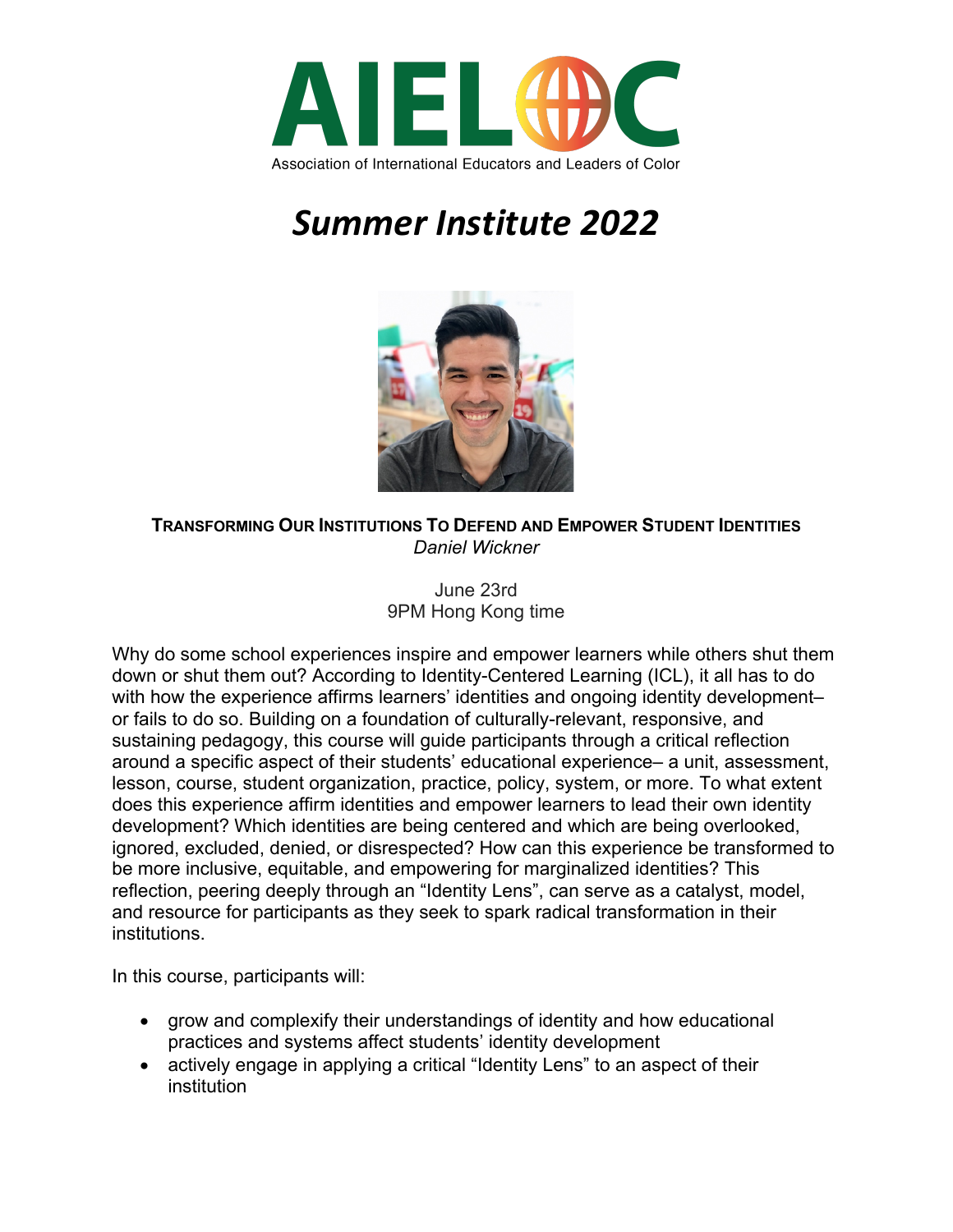



**Pursuing our Collective Leadership and Pathways for DEIJ** *Margaret Park and Joel Llaban*

June 25th 8:00pm (Kuala Lumpur time) / 9:00pm (Seoul)

"You don't have to be me in order for us to fight alongside each other." (Audre Lorde) How can we harness our intersectional identities, power and positionalities, and communities in order to take actions on diversity, equity, inclusion, and justice? In this session, we will 'lean in' with self and others as we explore a range of principles, provocations and frameworks that are designed for us to reflect on our own identities and socializations that inform our beliefs and actions. We will learn to challenge our assumptions, ask challenging questions, reflect upon our lived experiences, and nurture our critical consciousness, which are some of the "points of departure" as we courageously plan systemic and sustainable action.

- Understand our intersectional identities, early and institutional socialization, power, and positionalities as lenses and framework on which we explore and examine our contribution to intersectional and educational justice.
- Understand and acknowledge our roles and culpability in upholding systems of oppression.
- Understand our responsibility and accountability in dismantling systems of oppression.
- Reflect on what it means for us and our students to be free.
- Explore the ways that international schools, its school leaders and educators, can pursue diversity, equity, inclusion, and justice.